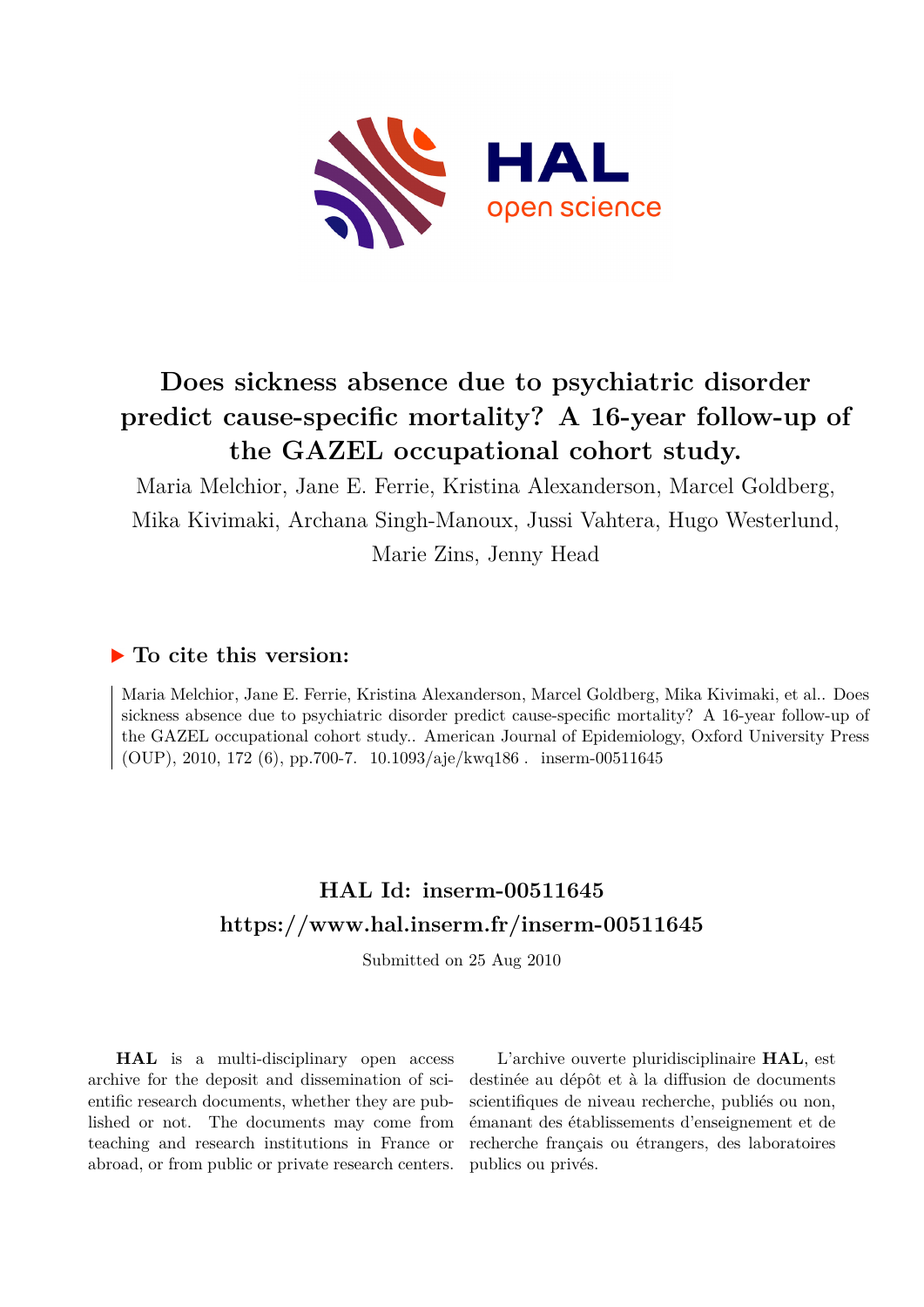

American Journal of Epidemiology *ª* The Author 2010. Published by Oxford University Press on behalf of the Johns Hopkins Bloomberg School of Public Health.

This is an Open Access article distributed under the terms of the Creative Commons Attribution Non-Commercial License (http://creativecommons.org/licenses/by-nc/2.5), which permits unrestricted non-commercial use, distribution, and reproduction in any medium, provided the original work is properly cited.

## Original Contribution

## Does Sickness Absence Due to Psychiatric Disorder Predict Cause-specific Mortality? A 16-Year Follow-up of the GAZEL Occupational Cohort Study

### Maria Melchior*\**, Jane E. Ferrie, Kristina Alexanderson, Marcel Goldberg, Mika Kivimaki, Archana Singh-Manoux, Jussi Vahtera, Hugo Westerlund, Marie Zins, and Jenny Head

\* Correspondence to Dr. Maria Melchior, Centre de Recherche en Epidémiologie et Santé des Populations/UMRS-1018, Epidémiologie des Déterminants Professionnels et Sociaux de la Santé, Inserm, Hôpital Paul-Brousse, Bâtiment 15/16, 16 avenue Paul Vaillant-Couturier, 94800 Villejuif, France (e-mail: maria.melchior@inserm.fr).

Initially submitted January 17, 2010; accepted for publication May 18, 2010.

Mental disorders are a frequent cause of morbidity and sickness absence in working populations; however, the status of psychiatric sickness absence as a predictor of mortality is not established. The authors tested the hypothesis that psychiatric sickness absence predicts mortality from leading medical causes. Data were derived from the French GAZEL cohort study ( $n = 19,962$ ). Physician-certified sickness absence records were extracted from administrative files (1990–1992) and were linked to mortality data from France's national registry of mortality (1993–2008, mean follow-up: 15.5 years). Analyses were conducted by using Cox regression models. Compared with workers with no sickness absence, those absent due to psychiatric disorder were at increased risk of causespecific mortality (hazard ratios (HRs) adjusted for age, gender, occupational grade, other sickness absence suicide: 6.01, 95% confidence interval (CI): 3.07, 11.75; cardiovascular disease: 1.84, 95% CI: 1.10, 3.08; and smoking-related cancer: 1.65, 95% CI: 1.07, 2.53). After full adjustment, the excess risk of suicide remained significant (HR  $=$  5.13, 95% CI: 2.60, 10.13) but failed to reach statistical significance for fatal cardiovascular disease (HR  $=$  1.59, 95% CI: 0.95, 2.66) and smoking-related cancer (HR  $=$  1.31, 95% CI: 0.85, 2.03). Psychiatric sickness absence records could help identify individuals at risk of premature mortality and serve to monitor workers' health.

absenteeism; cause of death; depression; longitudinal studies; mental disorders; mortality; work

Abbreviations: CI, confidence interval; EDF-GDF, Electricité de France-Gaz de France; HR, hazard ratio; ICD-9, International Classification of Diseases, Ninth Revision; ICD-10, International Statistical Classification of Diseases and Related Health Problems, Tenth Revision.

In industrialized nations, mental disorders affect 30%–50% of individuals during their lifetime and are one of the leading causes of morbidity (1). These disorders are especially frequent in adults of working age, and, in addition to being a source of great suffering for those affected and those close to them, they often lead to impaired functioning (2), lost productivity (3), and premature death (4–6).

Research from population studies has shown that only a minority of individuals with mental disorders seek medical care (7, 8) or are absent from work (9). Among the employed, psychiatric sickness absence indicates the presence of severe mental health difficulties and predicts future risk of poor health (10), disability pension due to mental disorders (11), and mortality (12, 13). However, to our knowledge, the association between psychiatric sickness absence and specific causes of death has been examined in only a single investigation based on the British Whitehall II study. The authors reported an association between psychiatric sickness absence and mortality due to cardiovascular causes and all cancers; however, because of low statistical power, they were not able to examine other frequent causes of death such as specific cancer types and suicide (12). Thus, current knowledge regarding the relation between sickness absence due to psychiatric disorder and patterns of mortality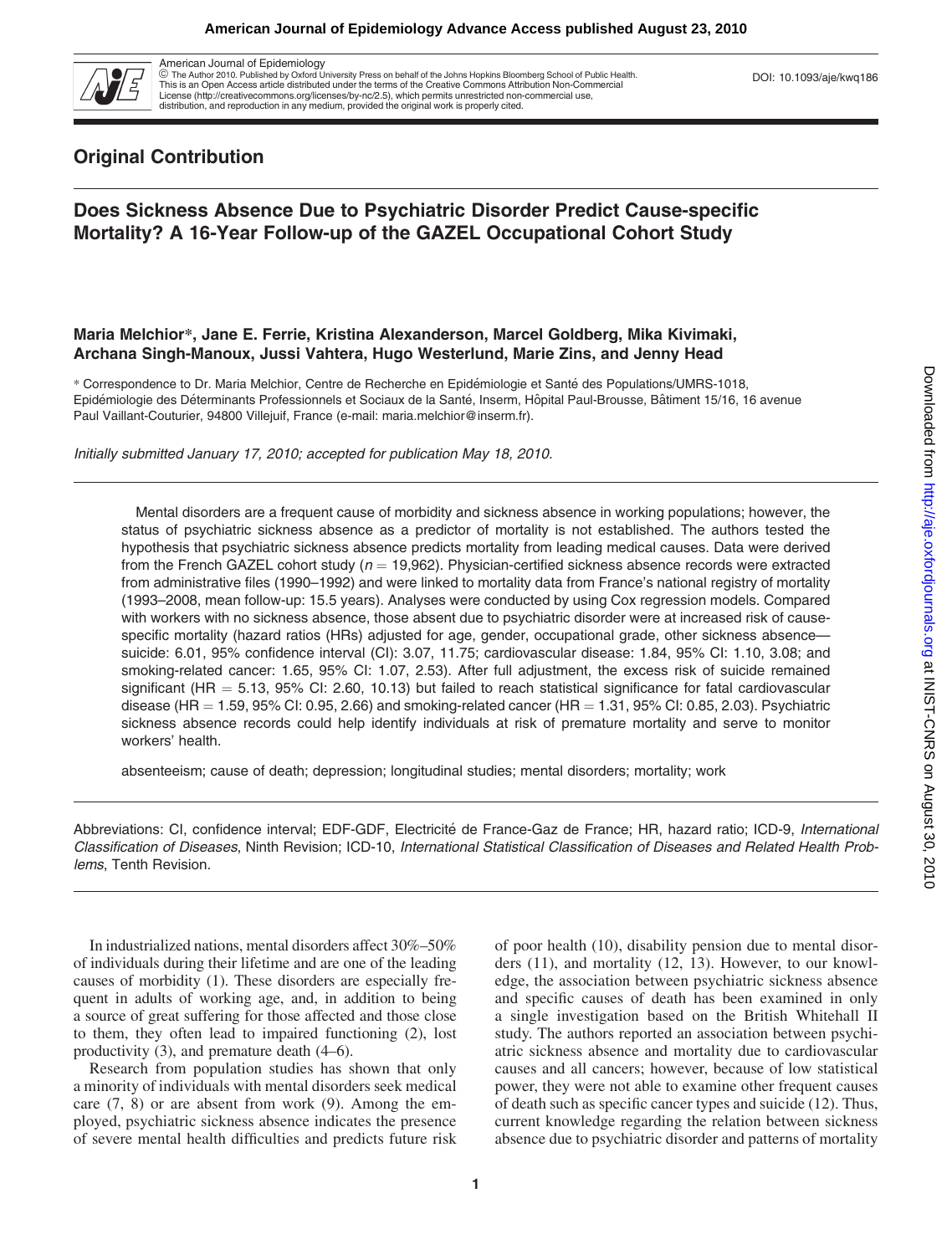is incomplete. Thorough documentation of patterns of cause-specific mortality associated with psychiatric sickness absence can help improve understanding of the population impact of mental disorders and establish psychiatric sickness absence as an indicator of later health outcomes.

In the present study, we examined the association between psychiatric sickness absence and mortality over a follow-up period of 16 years among public-sector employees in France who participated in the GAZEL cohort study. A previous study based on this cohort showed that psychiatric sickness absence predicts the risk of all-cause mortality (13). In the present investigation, our aim was to extend that prior finding by testing associations between psychiatric sickness absence and specific causes of death.

#### MATERIALS AND METHODS

#### Study population

The GAZEL cohort was established in 1989 and comprises employees of France's national gas and electricity company, Electricité de France-Gaz de France (EDF-GDF). At baseline, 20,625 workers (15,011 men and 5,614 women) aged 35–50 years were included. The study uses an annual questionnaire to collect data on health, lifestyle, individual, familial, social, and occupational factors. Additional individual data are obtained from various sources within and outside EDF-GDF. Further details of the GAZEL study can be found elsewhere (14). The GAZEL study received approval from the national commission overseeing ethical data collection in France (Commission Nationale Informatique et Liberté).

#### Measures

Sickness absence. The exposure in this study was all medically certified sick-leave spells exceeding 7 days in a 3-year study period from January 1, 1990, to December 31, 1992. We chose to focus on medically certified sickness absences a) to enhance comparability of our study findings with prior research, b) because the validity of the diagnoses is probably higher than for self-certified sick-leave spells, and c) because such spells have been shown to be a good global measure of health (13, 15, 16). Diagnoses for medically certified sickness absence spells were coded by company physicians by using an abridged version of the International Classification of Diseases, Ninth Revision (ICD-9) (17). For the present study, diagnoses for these spells were categorized into psychiatric (ICD-9 chapter 5, codes 290–319) or nonpsychiatric (all other ICD chapters) (10). To be included in a particular diagnostic category, participants had to have at least one sickness absence spell of more than 7 days with that diagnosis during the 3-year exposure window. Dichotomous variables were derived for psychiatric sickness absence spells (0 spells,  $\geq$ 1 spells) and for nonpsychiatric sickness absence spells (0 spells,  $\geq$ 1 spells). During the 3-year exposure window, participants could have several sickness absence spells with different diagnoses; that is, each individual could have both psychiatric and nonpsychiatric sickness absence spells. Because

diagnosis was missing for some spells, a further dichotomous variable was derived for sickness absence spells with missing diagnoses (0 spells with missing diagnosis,  $\geq$ 1 spells with missing diagnosis).

Mortality. Mortality data were obtained from EDF-GDF company records. The causes of death, recorded by France's national registry of deaths (Inserm CépiDC), were linked to GAZEL records for the period January 1, 1993–December 31, 2008. Underlying diagnoses were coded by using ICD-9 up to December 31, 1998 (17) and ICD-10 beginning January 1, 1999 (18). We distinguished deaths due to cancers (ICD-9 codes 140–208, ICD-10 codes C00–C97), cardiovascular causes (ICD-9 codes 390–459, ICD-10 codes I00–I99), and external causes (ICD-9 codes E800–E999, ICD-10 codes V01–X84). Among cancer deaths, we distinguished smoking-related cancers, as in previous studies (oral cavity: ICD-9 codes 140–141 and 143–149, ICD-10 codes C00–C06 and C09–C14; esophagus: ICD-9 code 150, ICD-10 code C15; pancreas: ICD-9 code 157, ICD-10 code C25; respiratory and intrathoracic organs: ICD-9 codes 160–163, ICD-10 codes C30–C34 and C38; and urinary tract: ICD-9 codes 188–189, ICD-10 codes C64–C68) (19). Among deaths due to external causes, we determined suicide (ICD-9 codes E950–E959, ICD-10 codes X60– X84). We selected these subgroups because they represent leading causes of death in France (20) and constitute the largest mortality groups in the GAZEL study.

Covariates. Analyses were adjusted for factors associated with premature mortality (12), that is, demographic characteristics and health behaviors measured at study baseline: age (35–40 years, 41–45 years, or 46–50 years), gender (female or male), marital status (divorced/separated/ widowed or married/living with a partner), tobacco smoking (nonsmoker or smoker), and alcohol consumption (in number of drinks of alcohol/day (units): none; moderate (women:  $\leq 3$ , men:  $\leq 4$ ); or heavy (women:  $\geq 4$ , men:  $\geq 5$ )). Occupational grade in 1989 (low: manual worker or clerk, intermediate: technician or administrative associate professional, or high: engineer or manager) was available from EDF-GDF company records.

## Statistical analyses

Our study was based on all GAZEL participants who were alive and actively working on January 1, 1990 ( $n =$ 20,539). For 19,962 of the study participants (97.2%), complete data were available on mortality and all covariates. To test the hypothesis that psychiatric sickness absence predicts cause-specific mortality, our study outcome, we used Cox regression models, after verifying that the proportional hazards hypothesis was met. In all analyses, we systematically controlled for sickness absence, with nonpsychiatric and missing diagnoses as dichotomous variables to ensure that the associations observed were net of the effect of sickness absence due to other reasons. First, we studied the association between sickness absence spells from 1990 to 1992 and cause-specific mortality from 1993 to 2008 adjusting for age, gender, and occupational grade. Second, we further adjusted the analysis for marital status, tobacco smoking status, and alcohol use. Third, using 15 imputations, we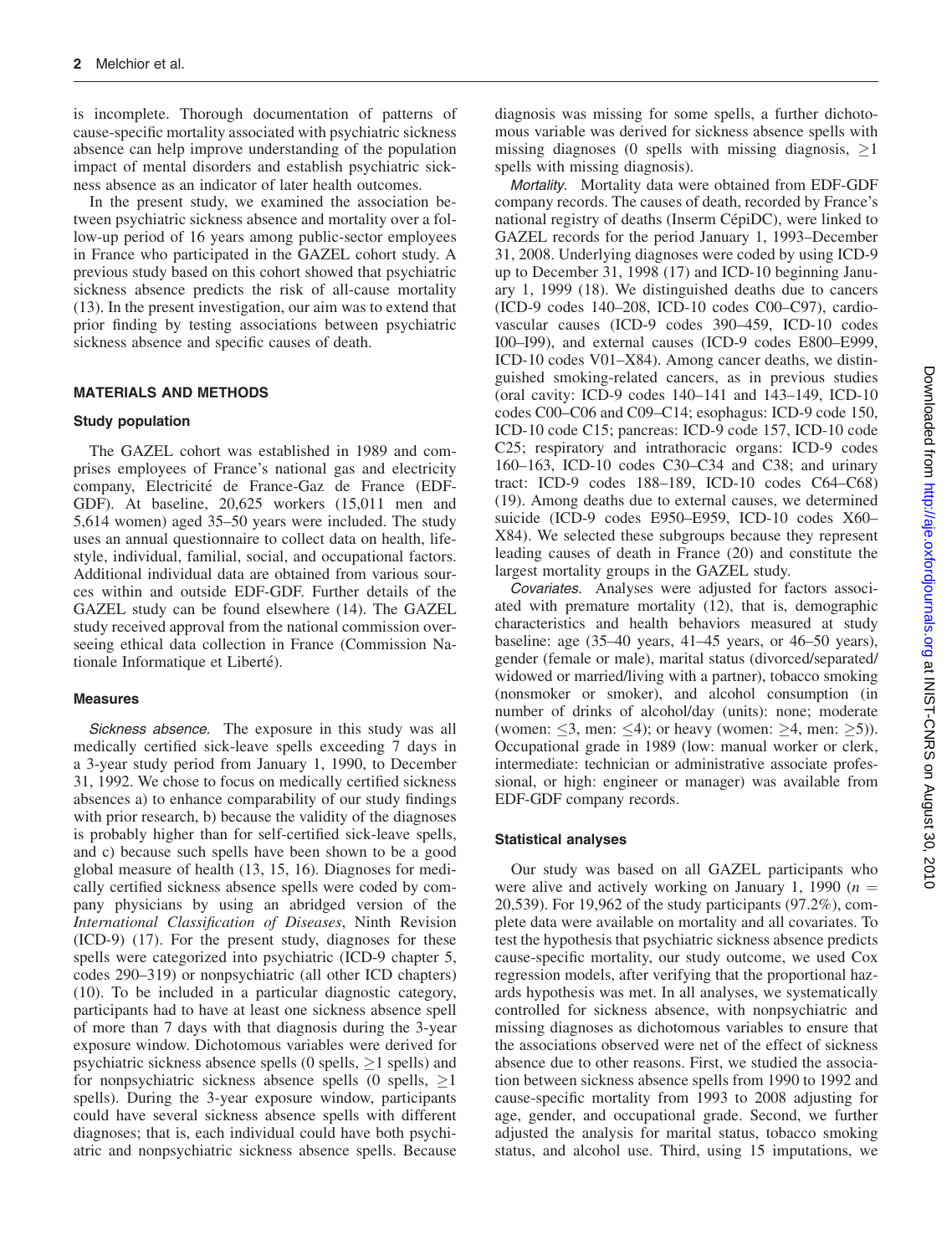|                                               | No.    | %    | With ≥1 Psychiatric<br><b>Sickness Absences</b><br>in 1990-1992 |      | Deaths in<br>1993-2008 |      |  |
|-----------------------------------------------|--------|------|-----------------------------------------------------------------|------|------------------------|------|--|
|                                               |        |      | No.                                                             | %    | No.                    | %    |  |
| Total participants                            | 19,962 |      |                                                                 |      | 1.144                  | 5.7  |  |
| Sickness absence, 1990-1992 <sup>a</sup>      |        |      |                                                                 |      |                        |      |  |
| 0 Spells                                      | 11,830 | 59.3 |                                                                 |      | 591                    | 5.0  |  |
| $>1$ Spell with a psychiatric<br>diagnosis    | 1,294  | 6.5  |                                                                 |      | 111                    | 8.6  |  |
| $>1$ Spell with a nonpsychiatric<br>diagnosis | 6,549  | 32.8 |                                                                 |      | 460                    | 7.0  |  |
| $>1$ Spell with a missing diagnosis           | 2,460  | 12.3 |                                                                 |      | 162                    | 6.6  |  |
| Age group, years                              |        |      |                                                                 |      |                        |      |  |
| $36 - 40$                                     | 2,119  | 10.6 | 277                                                             | 13.1 | 55                     | 2.6  |  |
| $41 - 45$                                     | 10,405 | 52.1 | 602                                                             | 5.8  | 527                    | 5.1  |  |
| $46 - 50$                                     | 7,438  | 37.3 | 415                                                             | 5.6  | 562                    | 7.6  |  |
| Sex                                           |        |      |                                                                 |      |                        |      |  |
| Men                                           | 14,604 | 73.2 | 560                                                             | 3.8  | 971                    | 6.7  |  |
| Women                                         | 5,358  | 26.8 | 734                                                             | 13.7 | 173                    | 3.2  |  |
| Occupational grade                            |        |      |                                                                 |      |                        |      |  |
| High                                          | 3,931  | 19.7 | 463                                                             | 11.8 | 298                    | 7.6  |  |
| Medium                                        | 11,383 | 57.0 | 730                                                             | 6.4  | 636                    | 5.6  |  |
| Low                                           | 4,648  | 23.3 | 101                                                             | 2.2  | 210                    | 4.5  |  |
| <b>Marital status</b>                         |        |      |                                                                 |      |                        |      |  |
| Married/living with partner                   | 17,766 | 89.0 | 1,028                                                           | 5.8  | 970                    | 5.5  |  |
| Single/divorced/separated/widowed             | 2,196  | 11.0 | 266                                                             | 12.1 | 174                    | 7.9  |  |
| Tobacco smoking status                        |        |      |                                                                 |      |                        |      |  |
| Nonsmoker                                     | 14,262 | 71.4 | 831                                                             | 5.8  | 612                    | 4.3  |  |
| Smoker                                        | 5,712  | 28.6 | 463                                                             | 8.1  | 535                    | 9.3  |  |
| Alcohol use                                   |        |      |                                                                 |      |                        |      |  |
| None                                          | 519    | 2.6  | 79                                                              | 15.2 | 45                     | 8.7  |  |
| Moderate                                      | 17,546 | 87.9 | 1,089                                                           | 6.2  | 894                    | 5.1  |  |
| Heavy                                         | 1,897  | 9.5  | 126                                                             | 6.6  | 205                    | 10.8 |  |

Table 1. Mortality Rates (1993–2009) According to Spells of Psychiatric Sickness Absence of >7 Days (1990– 1992) and Covariates in the French GAZEL Cohort Study

a Sickness absence groups are not mutually exclusive because participants may have spells in more than one category.

imputed missing values for absence diagnoses and checked that results obtained by using this method were similar to complete case analyses. The multiple imputation analysis was conducted in STATA version 10.1 software (Stata Corporation, College Station, Texas), and all other analyses were performed with SAS version 9.1 statistical software (SAS Institute, Inc., Cary, North Carolina).

#### RESULTS

Over the 16-year follow-up period (mean, 15.5), there were 1,144 deaths (173 women and 971 men). As shown in Table 1, during the 3-year exposure window, 6.5% of study participants had at least one spell of sickness absence due to psychiatric disorder ( $n = 1,294$ ). Overall, workers

who took psychiatric sickness absence were young, were female, worked in a low-grade occupation, lived without a partner, smoked tobacco, and abstained from alcohol. We found no evidence of statistical interactions between sickness absence and gender; therefore, our analyses controlled for gender rather than stratifying.

Workers with sickness absence due to psychiatric disorder had an increased risk of all-cause mortality (hazard ratio (HR) adjusted for age, gender, occupational grade, and sickness absence due to other diagnoses  $= 1.70, 95\%$  confidence interval (CI): 1.38, 2.08). Similarly, mortality risk was also elevated for workers with sickness absence for nonpsychiatric reasons (HR =  $1.31$ , 95% CI: 1.16, 1.49).

Table 2 shows associations between psychiatric sickness absence and specific causes of mortality. Adjusting for age, gender, occupational grade, and sickness absence due to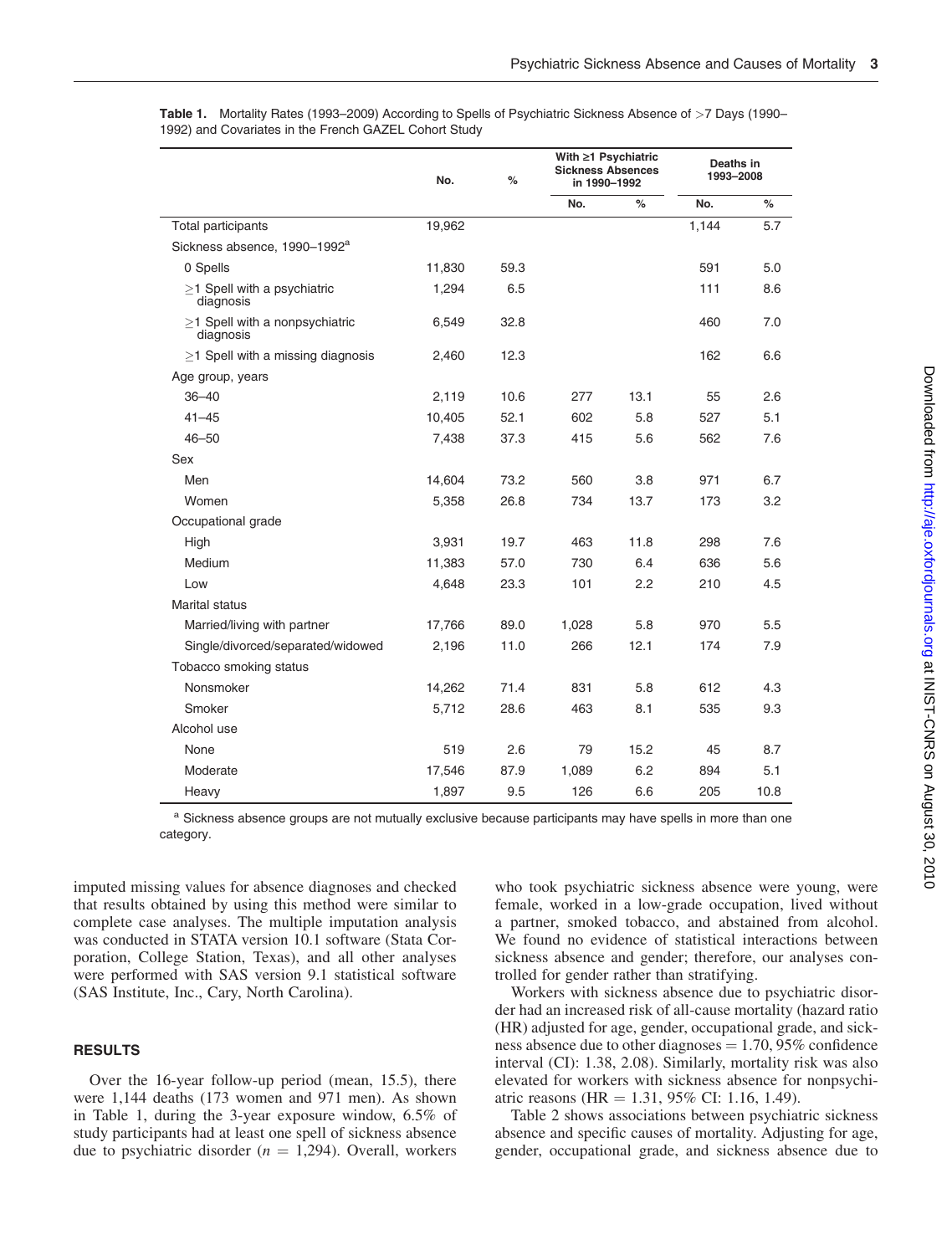Table 2. Diagnosis-specific Spells of Sickness Absence (1990–1992)<sup>a</sup> and Cause-specific Mortality (1990–2008) in the French GAZEL Cohort Study ( $n = 19,962$ <sup>b</sup>

| <b>Sickness Absence Category</b>                                                                                                                         | Cancer<br>(611 Deaths) |            | Cardiovascular<br>Causes (186<br>Deaths) |            | <b>Suicide</b><br>(53 Deaths) |                                                                                                  | <b>Other External</b><br>Causes (61 Deaths) |            | <b>Other Causes</b><br>$(210$ Deaths) |            |
|----------------------------------------------------------------------------------------------------------------------------------------------------------|------------------------|------------|------------------------------------------|------------|-------------------------------|--------------------------------------------------------------------------------------------------|---------------------------------------------|------------|---------------------------------------|------------|
|                                                                                                                                                          | <b>HR</b>              | 95% CI     | <b>HR</b>                                | 95% CI     | <b>HR</b>                     | 95% CI                                                                                           | HR                                          | 95% CI     | <b>HR</b>                             | 95% CI     |
|                                                                                                                                                          |                        |            |                                          |            |                               | Models Adjusted for Age, Gender, Occupational Grade, and Sickness Absence due to Other Diagnoses |                                             |            |                                       |            |
| 0 Spells                                                                                                                                                 | 1.00                   |            | 1.00                                     |            | 1.00                          |                                                                                                  | 1.00                                        |            | 1.00                                  |            |
| $>1$ Spell with a psychiatric<br>diagnosis                                                                                                               | 1.03                   | 0.74, 1.43 | 1.84                                     | 1.10, 3.08 | 6.01                          | 3.07, 11.75                                                                                      | 1.60                                        | 0.62, 4.12 | 3.16                                  | 2.15, 4.64 |
| $>1$ Spell with a nonpsychiatric<br>diagnosis                                                                                                            | 1.33                   | 1.13.1.58  | 1.54                                     | 1.13, 2.09 | 1.11                          | 0.62, 1.99                                                                                       | 1.35                                        | 0.78, 2.32 | 1.14                                  | 0.85, 1.52 |
| $>1$ Spell with a missing<br>diagnosis                                                                                                                   | 1.04                   | 0.82, 1.32 | 1.26                                     | 0.83, 1.90 | 0.76                          | 0.32, 1.81                                                                                       | 0.78                                        | 0.33, 1.85 | 1.44                                  | 1.00, 2.06 |
| Models Adjusted for Age, Gender, Occupational Grade, Sickness Absence due to Other Diagnoses, Marital Status, Tobacco Smoking, and<br><b>Alcohol Use</b> |                        |            |                                          |            |                               |                                                                                                  |                                             |            |                                       |            |
| 0 Spells                                                                                                                                                 | 1.00                   |            | 1.00                                     |            | 1.00                          |                                                                                                  | 1.00                                        |            | 1.00                                  |            |
| $>1$ Spell with a psychiatric<br>diagnosis                                                                                                               | 0.91                   | 0.66, 1.27 | 1.59                                     | 0.95, 2.66 | 5.13                          | 2.60, 10.13                                                                                      | 1.36                                        | 0.52, 3.54 | 2.55                                  | 1.73, 3.76 |
| $>1$ Spell with a nonpsychiatric<br>diagnosis                                                                                                            | 1.33                   | 1.12, 1.57 | 1.53                                     | 1.12, 2.07 | 1.10                          | 0.61, 1.97                                                                                       | 1.34                                        | 0.78, 2.31 | 1.11                                  | 0.83, 1.49 |
| $>1$ Spell with a missing<br>diagnosis                                                                                                                   | 0.99                   | 0.78, 1.26 | 1.21                                     | 0.80, 1.82 | 0.71                          | 0.30, 1.69                                                                                       | 0.75                                        | 0.32, 1.77 | 1.33                                  | 0.93, 1.91 |

Abbreviations: CI, confidence interval; HR, hazard ratio.

a Sickness absence groups are not mutually exclusive because participants may have spells in more than one category; results for each diagnostic category were therefore adjusted for the other 2 diagnostic categories.<br><sup>b</sup> Cox regression models.

other diagnoses, we found that workers with sickness absence due to psychiatric disorder were at elevated risk of death from suicide (HR =  $6.01$ , 95% CI: 3.07, 11.75), other causes (HR  $=$  3.16, 95% CI: 2.15, 4.64), and cardiovascular disease (HR  $= 1.84, 95\%$  CI: 1.10, 3.08). After we additionally adjusted for marital status, tobacco smoking status, and alcohol use, these hazard ratios were reduced for suicide (fully adjusted HR = 5.13, 95% CI: 2.60, 10.13), other causes (fully adjusted HR = 2.55, 95% CI: 1.73, 3.76), and cardiovascular disease (fully adjusted  $HR = 1.59$ , 95% CI: 0.95, 2.66). Our results were unchanged after excluding 17 participants who had had sickness absence spells due to psychotic disorder. In parallel, mortality risk was also elevated for workers with sickness absence due to nonpsychiatric reasons (fully adjusted—cardiovascular disease:  $HR = 1.53, 95\%$  CI: 1.12, 2.07, cancer:  $HR = 1.33, 95\%$ CI: 1.12, 1.57). Results obtained when we imputed missing sickness absence data were similar to those for the complete case analysis.

Distinguishing different cancer types (Table 3), we found that workers with sickness absence due to psychiatric disorder were at elevated risk of dying from a smoking-related cancer (HR adjusted for age, gender, occupational grade, and sickness absence for other diagnoses  $= 1.65$ , 95% CI: 1.07, 2.53). This excess risk was reduced after further adjusting for marital status, tobacco smoking, and alcohol use (fully adjusted  $HR = 1.31, 95\%$  CI: 0.85, 2.03). In further analyses, the association between psychiatric sickness absence and smoking-related cancer mortality was stronger for very long absence spells ( $\geq$ 15 days): the fully adjusted hazard ratio was 1.63 (95% CI: 1.01, 2.62) (not shown). To rule out the possibility that the association between psychiatric sickness absence and smoking-related cancer mortality reflected misinterpretation of early cancer symptoms (tiredness, weight loss), we verified that the association held after excluding the first 2 years of follow-up (fully adjusted  $HR =$ 1.63, 95% CI: 0.95, 2.76). Additionally, workers who took sickness absence due to nonpsychiatric diagnoses also had an elevated, yet somewhat smaller risk of smoking-related cancer mortality (fully adjusted  $HR = 1.36, 95\%$  CI: 1.06, 1.74) and an elevated risk of non-smoking-related cancer mortality (fully adjusted  $HR = 1.26, 95\%$  CI: 1.00, 1.59).

#### **DISCUSSION**

#### Main findings

We found that study participants who were absent from work for at least 7 days due to psychiatric disorder had a 6 fold excess risk of suicide, 3.2-fold excess risk of death from other causes, 1.8-fold excess risk of cardiovascular death, and 1.7-fold excess risk of dying from smoking-related cancer. The association between psychiatric sickness absence and mortality risk was attenuated after adjusting for workers' marital status and health behaviors, but it remained statistically significant for suicide and for death from other causes.

#### Study strengths and limitations

Our study has several strengths. First, we studied an occupational cohort of 19,962 workers employed in a variety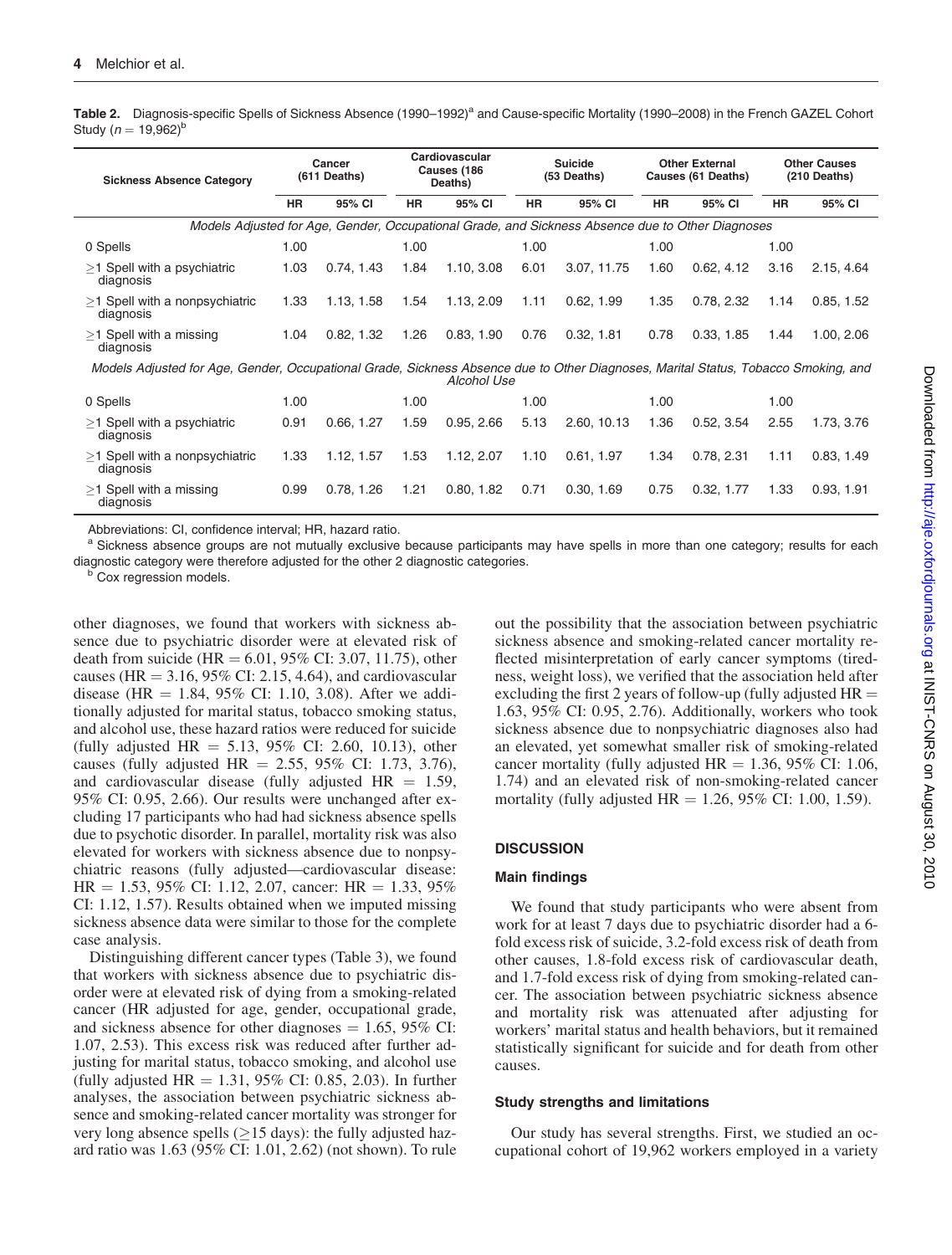Table 3. Diagnosis-specific Spells of Sickness Absence (1990–1992) and Smoking-related Cancer Mortality (1990–2008) in the French GAZEL Cohort Study ( $n = 19,962$ )<sup>a</sup>

| <b>Sickness Absence Category</b>                                                                                                                  | No. of<br><b>Participants</b> | Smoking-related<br>Cancers <sup>b</sup> (279 Deaths) |           |                 | Non-smoking-related<br>Cancers (332 Deaths) |      |                      |  |  |
|---------------------------------------------------------------------------------------------------------------------------------------------------|-------------------------------|------------------------------------------------------|-----------|-----------------|---------------------------------------------|------|----------------------|--|--|
|                                                                                                                                                   |                               | No. of Deaths                                        | <b>HR</b> | 95% CI          | No. of Deaths                               | HR.  | 95% CI               |  |  |
| Models Adjusted for Age, Gender, Occupational Grade, and Sickness Absence due to Other Diagnoses                                                  |                               |                                                      |           |                 |                                             |      |                      |  |  |
| 0 Spells                                                                                                                                          | 11,830                        |                                                      | 1.00      |                 |                                             | 1.00 |                      |  |  |
| $>1$ Spell with a psychiatric<br>diagnosis                                                                                                        | 1,294                         | 24                                                   | 1.65      | 1.07, 2.53      | 316                                         |      | $0.65$ $0.39, 1.09$  |  |  |
| $>1$ Spell with a nonpsychiatric<br>diagnosis                                                                                                     | 6,549                         | 116                                                  |           | 1.41 1.10, 1.81 | 128                                         |      | 1.28 1.01, 1.61      |  |  |
| $>1$ Spell with a missing<br>diagnosis                                                                                                            | 2,460                         | 39                                                   |           | 1.10 0.78, 1.56 | 42                                          |      | 0.98 0.70, 1.36      |  |  |
| Models Adjusted for Age, Gender, Occupational Grade, Marital Status, Tobacco Smoking, Alcohol Use, and<br>Sickness Absence due to Other Diagnoses |                               |                                                      |           |                 |                                             |      |                      |  |  |
| 0 Spells                                                                                                                                          | 11,830                        |                                                      | 1.00      |                 |                                             | 1.00 |                      |  |  |
| $>1$ Spell with a psychiatric<br>diagnosis                                                                                                        | 1,294                         | 24                                                   |           | 1.31 0.85, 2.03 | 316                                         |      | $0.63$ $0.38$ , 1.06 |  |  |
| $>1$ Spell with a nonpsychiatric<br>diagnosis                                                                                                     | 6,549                         | 116                                                  | 1.36      | 1.06, 1.74      | 128                                         | 1.26 | 1.00, 1.59           |  |  |
| $>1$ Spell with a missing<br>diagnosis                                                                                                            | 2,460                         | 39                                                   |           | 1.03 0.72, 1.45 | 42                                          |      | $0.96$ $0.69$ , 1.34 |  |  |

Abbreviations: CI, confidence interval; HR, hazard ratio.

a Cox regression models.

<sup>b</sup> Smoking-related cancers include oral cavity: International Classification of Diseases, Ninth Revision (ICD-9) codes 140–141 and 143–149, International Statistical Classification of Diseases and Related Health Problems, Tenth Revision (ICD-10) codes C00–C06 and C09–C14; esophagus: ICD-9 code 150, ICD-10 code C15; pancreas: ICD-9 code 157, ICD-10 code C25; respiratory and intrathoracic organs: ICD-9 codes 160–163, ICD-10 codes C30–C34 and C38; urinary tract: ICD-9 codes 188–189, ICD-10 codes C64–C68.

of blue-collar and white-collar jobs. Second, we had a 16 year longitudinal follow-up (1992–2008) with a high rate of participation (approximately 75% in each yearly survey) and low loss of participants during follow-up (less than 1% since 1989). Third, sickness absence data were collected from administrative records (21), that is, independently of workers' health status. Fourth, cause-specific mortality data were obtained from a register.

However, we also acknowledge potential limitations. First, the GAZEL cohort comprises middle-aged workers employed by a large national company who tend to be healthier than the total working population from which they were drawn (22, 23), raising the question of generalizability of our findings. Comparisons with other epidemiologic cohorts such as the British Whitehall II study show similar patterns of sickness absence (24) and mortality (12), suggesting that the strength of the association between psychiatric sickness absence and mortality will hold in other settings in France as well as in other countries.

Second, underlying medical diagnoses were missing for 10.6% of sickness absence spells because company physicians did not have a chance to establish the medical cause of absence before the person returned to work. Because of the nondifferential distribution of missing data and its low frequency, this is an unlikely source of major bias for our results. To limit the influence of missing data on our findings, we included a ''missing diagnosis'' category in our analyses. Additionally, we found similar results when using

a multiple imputation method. A related issue is that, because of stigma and frequent somatic comorbidities, psychiatric disorders may be underreported on sickness absence certificates. However, it is unlikely that company physicians would code a sickness absence as being due to a psychiatric disorder if that were not the case. Thus, the bias caused by misclassification is likely to have attenuated, rather than inflated, the association between sickness absence and mortality  $(25)$ .

Third, we did not take into account sickness absence spells that occurred after the 3-year sickness absence exposure period, which may have led to underestimation of associations between sickness absence and mortality. However, an advantage of limiting our sickness absence measure to a 3-year exposure period is that we were able to investigate whether sickness absence predicts causespecific mortality early on.

The association between all-cause sickness absence and overall and cause-specific mortality has been reported previously (13, 16, 26–30). Yet, to our knowledge, the excess mortality risk for workers absent from work due to psychiatric disorder has been reported in only 4 investigations, 2 of which were conducted in a single study population  $(12, 13, 15)$ 28, 30), and the excess risk of cardiovascular and cancer mortality has been reported in only 1 investigation (12). Therefore, our results extend prior research by showing that workers absent from work due to psychiatric disorder also appear at high risk of dying from suicide and smokingrelated cancer.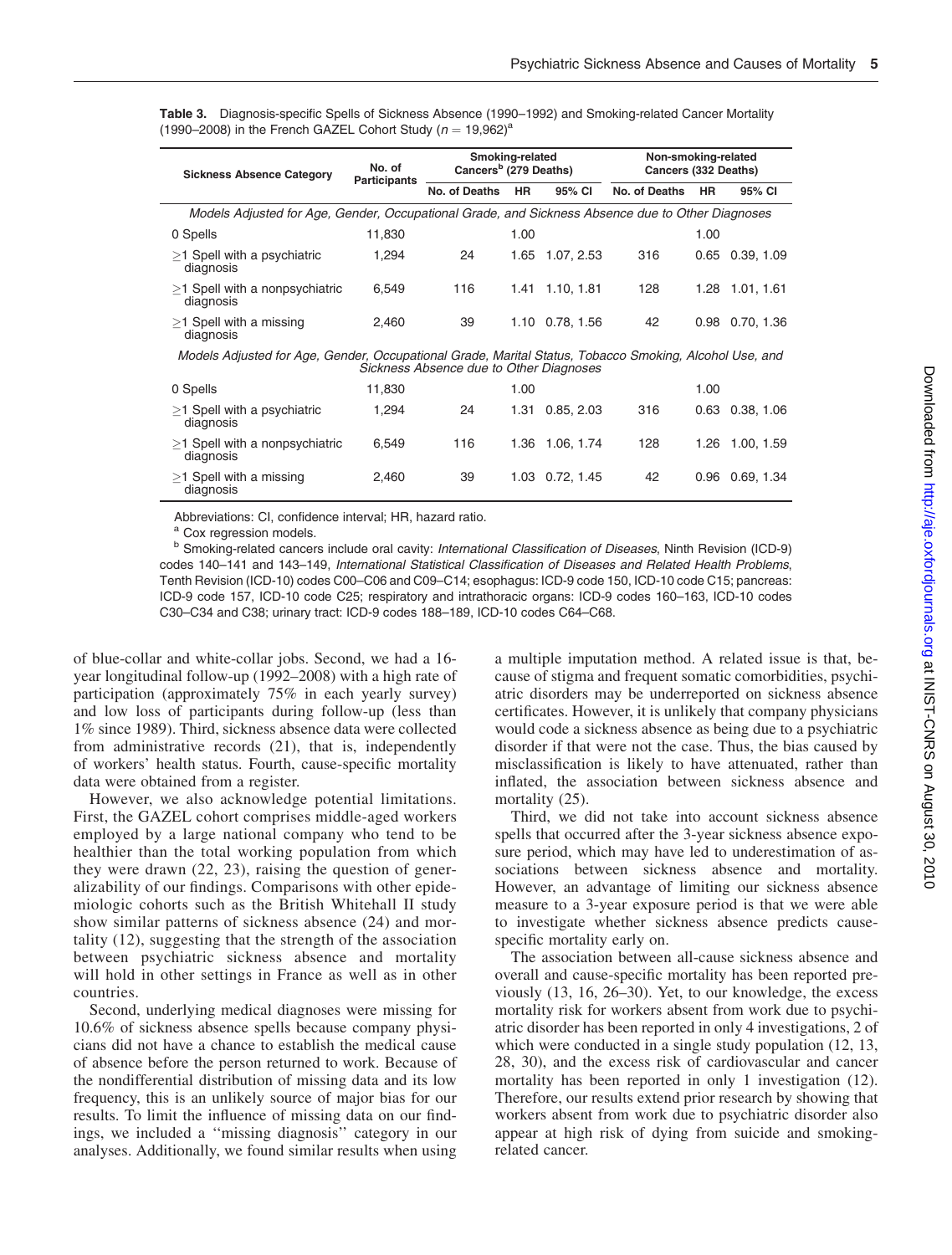#### Sickness absence as a predictor of mortality risk

Our findings are consistent with past research showing that individuals with a psychiatric disorder are at high risk of dying from several medical conditions (5, 6, 31). In our study, psychiatric sickness absence predicted a 6-fold increase in the risk of suicide. This figure is consistent with 7.7-fold higher mortality from suicide for employees with medically certified sickness absences in the Finnish Public Sector Study (26). Among individuals who suffer from psychiatric disorders, particularly mood disorders such as depression, those absent from work may have especially severe symptoms involving thoughts and behavior, which put them at high risk of suicide (5, 6, 31).

Our findings also indicate that psychiatric sickness absence confers a nearly 2-fold risk of cardiovascular mortality, which was just below statistical significance in our fully adjusted analysis. This finding is in line with evidence suggesting that common mental disorders such as depression increase the likelihood of cardiovascular risk factors (32, 33), disease (33–35), and mortality (5, 33, 36). This association probably reflects multiple mechanisms including behavioral characteristics (tobacco smoking, poor diet, lack of physical activity) (33, 37); increased social isolation (38); poor overall health (33, 39); as well as biologic risk factors (including dysregulation of the hypothalamic-pituitary axis, disturbance in heart rate variability, malfunction of blood clotting processes, heightened inflammatory immune response, and obesity) (38).

The excess risk of cancer mortality among workers with psychiatric sickness absence has been reported previously in the Whitehall II cohort study (12); our data further suggest that this association is driven by smoking-related cancer deaths. Importantly, this finding held even after excluding the first 2 years of follow-up, implying that it is not solely a reflection of early cancer symptoms (tiredness, weight loss) being interpreted as signs of psychological distress.

The excess risk of smoking-related cancer mortality was just below the statistically significant level in our fully adjusted analyses, which may reflect the small number of cases but also the influence of covariates that we adjusted for mainly, tobacco smoking. Nevertheless, it is important to note that, even in the fully adjusted analysis, the risk of death from smoking-related cancer was elevated  $(HR =$ 1.31). Smoking could mediate the relation between psychiatric disorder and cancer, and the presence of psychiatric disorder may predict poor cancer prognosis, which could reflect at least 3 mechanisms: 1) a propensity for cancers with a poor prognosis, such as smoking-related tumors, among individuals with psychiatric disorder; 2) an impaired ability to seek medical help, resulting in delayed diagnosis (5); and 3) reduced adherence to medical treatment (40). Data on cancer stage at diagnosis and on medical treatment are not available for GAZEL study participants, but future research should examine the relation between psychiatric disorder and cancer prognosis in greater detail.

Overall, our estimates are concurrent with findings from population-based studies that reported increased risks of suicide and cardiovascular mortality for individuals with

common psychiatric disorder such as depression and anxiety (5, 31). Evidence regarding the relation between common mental disorders and cancer mortality is less conclusive; however, our finding of an association with smoking-related cancer is broadly in agreement with those findings reported for depression and subsequent risk of smoking-related cancer in the most recently conducted meta-analysis (summary relative risk  $= 1.4, 95\%$  CI: 0.9, 2.2) (41) and is consistent with a recent report of an increased risk of lung cancer death in relation to depression (42). Thus, sickness absence due to psychiatric disorder appears to be a valid indicator of mental disorder.

We also found that sickness absence due to nonpsychiatric diagnoses confers an increased risk of death from cancer (smoking and nonsmoking related) and cardiovascular disease. In other words, the association between sickness absence and cardiovascular mortality appears to be observed regardless of the underlying cause of absence. However, for suicide, cancer death, and other causes of death, the association varies depending on the underlying medical diagnosis. This finding implies that information on medical causes of sickness absence can be of value to researchers and public health professionals interested in predicting cause-specific mortality.

## **Conclusions**

Psychiatric sickness absence from work appears to be a valid indicator of future mortality risk. Individuals absent from work because of psychiatric disorder may be an appropriate target for interventions aiming to reduce the burden of premature mortality due to suicide, cardiovascular disease, and smoking-related cancer. For instance, to detect individuals at risk of suicide, occupational health services could put in place special follow-up for those who experience psychiatric sickness absence. Moreover, psychiatric sickness absence records, often routinely available, could be useful in monitoring workers' mental health.

#### ACKNOWLEDGMENTS

Author affiliations: INSERM UMRS 1018, Epidemiology of Occupational and Social Determinants of Health, Villejuif, France (Maria Melchior, Marcel Goldberg, Archana Singh-Manoux); Université Versailles-Saint-Quentin, UMRS 1018, Villejuif, France (Maria Melchior, Marcel Goldberg, Archana Singh-Manoux); Department of Epidemiology and Public Health, University College London Medical School, London, United Kingdom (Jane E. Ferrie, Mika Kivimaki, Archana Singh-Manoux, Jenny Head, Hugo Westerlund); Division of Insurance Medicine, Department of Clinical Neuroscience, Karolinska Institute, Stockholm, Sweden (Kristina Alexanderson, Hugo Westerlund); Department of Public Health, University of Turku and Turku University Hospital and Finnish Institute of Occupational Health, Turku, Finland (Jussi Vahtera); Stress Research Institute, Stockholm University, Stockholm, Sweden (Hugo Westerlund); and CETAF-RPPC, INSERM UMRS 1018,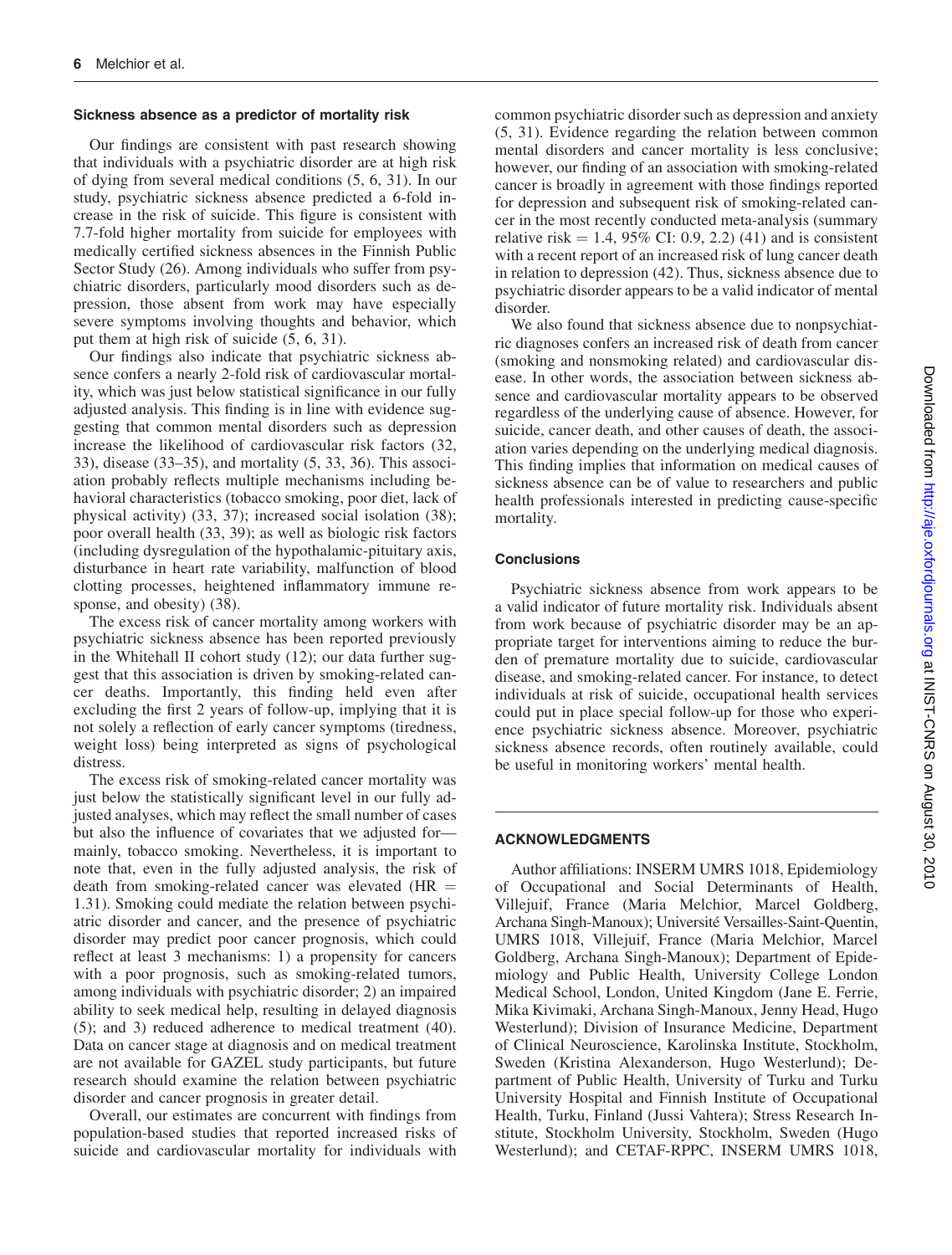Epidemiology of Occupational and Social Determinants of Health, Villejuif, France (Marie Zins).

This work was supported by an ESRC Research Seminar Series Competition 2007/8 (RES-451-26- 0491); the Swedish Council of Working Life and Social Research (grants 2004-2021 to K. A. and 2007-1143 to H. W.); the National Heart, Lung, and Blood Institute (R01HL036310 to M. K.); the National Institute on Aging (R01AG013196 to A. S. M.; R01AG034454 to A. S.-M. and M. K.); the Academy of Finland (grants 117604, 124271, 124322, and 129262 to M. K. and J. V.); the Finnish Work Environment Foundation to M. K.; a EURYI award from the European Science Foundation to A. S.-M; and an Agence Nationale de la Sante (ANR) grant to M. M. The GAZEL cohort was funded by EDF-GDF and INSER and received grants from the Association de la Recherche sur le Cancer, the Fondation de France, and the French Ministry of Health-IReSP (TGIR Cohortes).

The authors thank EDF-GDF, especially the Service des Etudes Médicales and the Service Général de Médecine de Contrôle and the "Caisse centrale d'action sociale du personnel des industries electrique et gazière." They also acknowledge the GAZEL cohort study team responsible for data management.

Conflict of interest: none declared.

#### **REFERENCES**

- 1. Kessler RC, Angermeyer M, Anthony JC, et al. Lifetime prevalence and age-of-onset distributions of mental disorders in the World Health Organization's World Mental Health Survey Initiative. World Psychiatry. 2007;6(3):168–176.
- 2. Druss BG, Hwang I, Petukhova M, et al. Impairment in role functioning in mental and chronic medical disorders in the United States: results from the National Comorbidity Survey Replication. Mol Psychiatry. 2009;14(7):728–737.
- 3. Wang PS, Beck AL, Berglund P, et al. Effects of major depression on moment-in-time work performance. Am J Psychiatry. 2004;161(10):1885–1891.
- 4. Harris EC, Barraclough B. Excess mortality of mental disorder. Br J Psychiatry. 1998;173:11–53.
- 5. Mykletun A, Bjerkeset O, Dewey M, et al. Anxiety, depression, and cause-specific mortality: the HUNT Study. Psychosom Med. 2007;69(4):323–331.
- 6. Hiroeh U, Kapur N, Webb R, et al. Deaths from natural causes in people with mental illness: a cohort study. *J Psychosom Res.* 2008;64(3):275–283.
- 7. Honkonen T, Virtanen M, Ahola K, et al. Employment status, mental disorders and service use in the working age population. Scand J Work Environ Health. 2007;33(1): 29–36.
- 8. Hämäläinen J, Isometsä E, Sihvo S, et al. Use of health services for major depressive and anxiety disorders in Finland. Depress Anxiety. 2008;25(1):27–37.
- 9. Bültmann U, Rugulies R, Lund T, et al. Depressive symptoms and the risk of long-term sickness absence: a prospective study among 4747 employees in Denmark. Soc Psychiatry Psychiatr Epidemiol. 2006;41(11):875–880.
- 10. Melchior M, Ferrie JE, Alexanderson K, et al. Using sickness absence records to predict future depression in a working

population: prospective findings from the GAZEL cohort. Am J Public Health. 2009;99(8):1471–1422.

- 11. Kivimäki M, Ferrie JE, Hagberg J, et al. Diagnosis-specific sick leave as a risk marker for disability pension in a Swedish population. J Epidemiol Community Health. 2007;61(10): 915–920.
- 12. Head J, Ferrie JE, Alexanderson K, et al. Diagnosis-specific sickness absence as a predictor of mortality: the Whitehall II Prospective Cohort Study. BMJ. 2008;337:a1469. (doi: 10.1136/bmj.a1469).
- 13. Ferrie JE, Vahtera J, Kivimäki M, et al. Diagnosis-specific sickness absence and all-cause mortality in the GAZEL Study. J Epidemiol Community Health. 2009;63(1):50–55.
- 14. Goldberg M, Leclerc A, Bonenfant S, et al. Cohort profile: the GAZEL Cohort Study. Int J Epidemiol. 2007;36(1):32–39.
- 15. Marmot M, Feeney A, Shipley M, et al. Sickness absence as a measure of health status and functioning: from the UK Whitehall II Study. J Epidemiol Community Health. 1995; 49(2):124–130.
- 16. Kivimäki M, Head J, Ferrie JE, et al. Sickness absence as a global measure of health: evidence from mortality in the Whitehall II Prospective Cohort Study. BMJ. 2003;327(7411): 364. (doi:10.1136/bmj.327.7411.364).
- 17. World Health Organization. International Classification of Diseases. Manual of the International Statistical Classification of Diseases, Injuries, and Causes of Death. Ninth Revision. Geneva, Switzerland: World Health Organization; 1977.
- 18. World Health Organization. International Statistical Classification of Diseases and Related Health Problems. Tenth Revision. Geneva, Switzerland: World Health Organization; 1993.
- 19. Davey Smith G, Shipley M, Leon DA. Height and mortality from cancer among men: prospective observational study. BMJ. 1998;317(7169):1351–1352.
- 20. Saurel-Cubizolles MJ, Chastang JF, Menvielle G, et al. Social inequalities in mortality by cause among men and women in France. J Epidemiol Community Health. 2009; 63(3):197–202.
- 21. Alexanderson K, Norlund A. Sickness absence—causes, consequences, and physicians' sickness certification practice. A systematic literature review by the Swedish Council on Technology Assessment in Health Care. Scand J Public Health. 2004;32(suppl 63):256–258.
- 22. Goldberg M, Chastang JF, Leclerc A, et al. Socioeconomic, demographic, occupational, and health factors associated with participation in a long-term epidemiologic survey: a prospective study of the French GAZEL cohort and its target population. Am J Epidemiol. 2001;154(4):373–384.
- 23. Goldberg M, Chastang JF, Zins M, et al. Health problems were the strongest predictors of attrition during follow-up of the GAZEL cohort. J Clin Epidemiol. 2006;59(11):1213–1221.
- 24. Stansfeld S, Feeney A, Head J, et al. Sickness absence for psychiatric illness: the Whitehall II Study. Soc Sci Med. 1995;40(2):189–197.
- 25. Henderson M, Glozier N, Holland Elliott K. Long term sickness absence. BMJ. 2005;330(7495):802–803.
- 26. Vahtera J, Pentti J, Kivimäki M. Sickness absence as a predictor of mortality among male and female employees. J Epidemiol Community Health. 2004;58(4):321–326.
- 27. Kivimäki M, Head J, Ferrie JE, et al. Sickness absence as a prognostic marker for common chronic conditions: analysis of mortality in the GAZEL Study. Occup Environ Med. 2008;65(12):820–826.